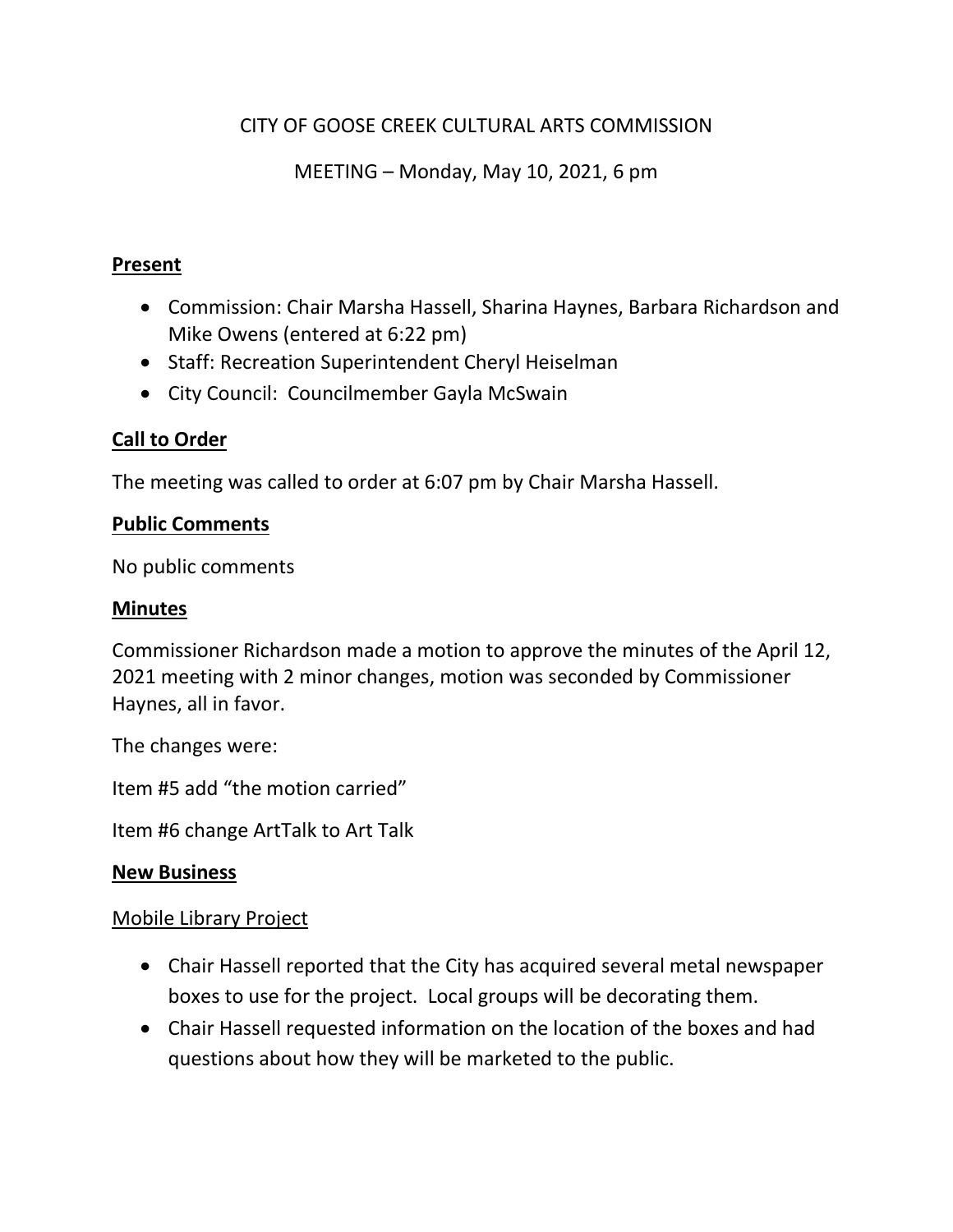- At the May  $14<sup>th</sup>$  Spring Concert members of the Cultural Arts Commission will help participants decorate one of the boxes. Commissioner Richardson will purchase paint, paint brushes and paint pens and turn in her receipt to be reimbursed.
- Recreation Superintendent Heiselman will take care of getting the other needed supplies to the concert location.
- Commissioner Haynes suggested trying to recruit members, solicit ideas and give out information about the Cultural Arts Commission at the concert.
- Chair Hassell will work on a flyer.

## Murals

• Commissioner Richardson reported that her art students will brainstorm and come up with ideas for the Food Lion mural and one for Pat's Automotive. She will submit the ideas along with a cost estimate.

# Art Talk

- There is no update on whether the October Art Talk featuring former Mayor Heitzler can use City Council Chambers.
- Councilmember McSwain suggested using the Golf Club House.
- Another suggestion was the outside area at the Golf Course.
- Staff was asked to follow-up on the use of Council Chambers or another location.

# Commission Vacancies

- Councilmember McSwain reported that City Council will vote on approval of new Cultural Arts Commission members at their May 11, 2021 meeting.
- Incumbents who were unable to make their interview will have to be nominated at the meeting.
- Linda Bonesteel, who was previously interested in being on the Commission, is no longer able to serve.